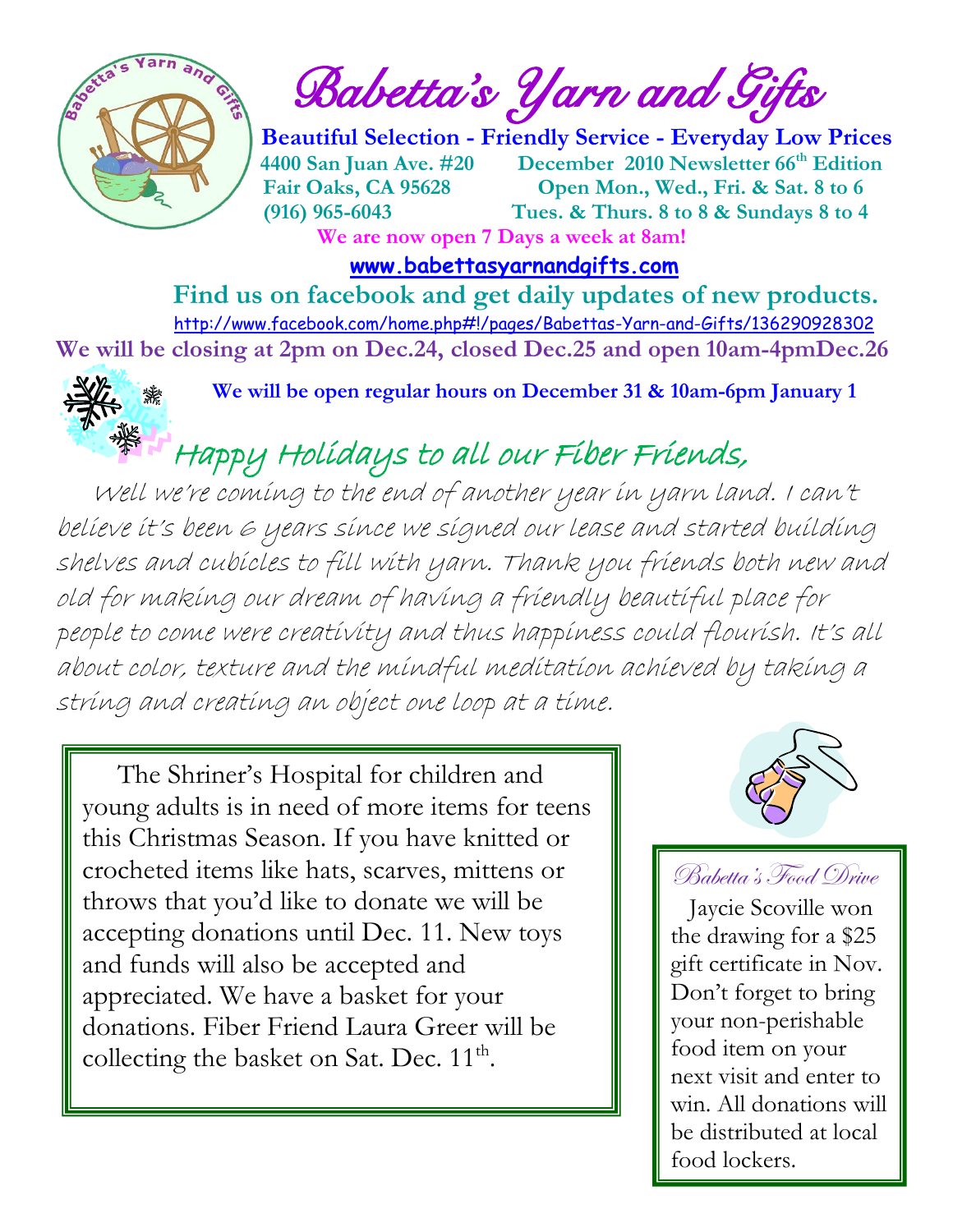# **Special Sale items this weekend December 11 & 12 Only!**



 Make one for yourself or give one to a knitting friend as a gift. This coming weekend Dec. 11 & 12 our Scarf-in-a-Scarf Kits will be 15% off.

Also on sale this coming weekend our Kollage Kits will be 15% off. This is the Cassandra Cowl and we also have the Cable Rib hat & cowl in Glisten.





 **Dec. 11 & 12 only! All Lantern Moon Needles will be 10% off. These wonderful handcrafted hardwood needles are a joy to work with. Pick some up as a gift for yourself or for a special knitting friend.**

 **Next Weekend December 18 & 19 Only! We'd like to thank you for your LYS loyalty. Spend your full Babetta'<sup>s</sup> card and get an extra \$5 off your purchase of \$40 or more.**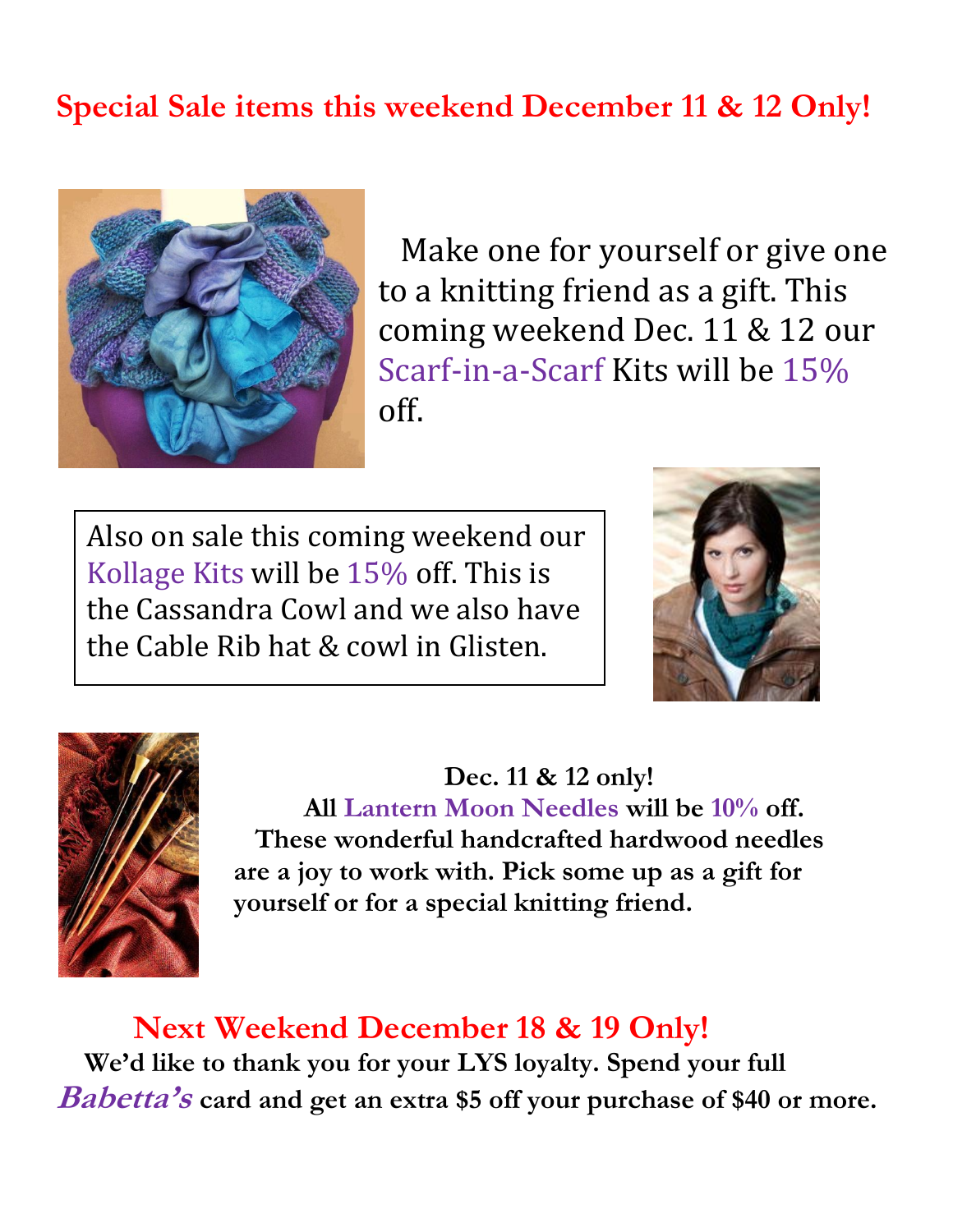## **Classes for January 2011 at Babetta's**

 *In our project classes you can learn to knit anything from scarves to socks to felted purses to lace shawls to hats to sweaters. Pick your project and join in the fun. Our knitters inspire each other to try new things by sharing ideas and showing off their latest creation. Sign up for one of our classes and you will receive a coupon for %10 off your next purchase. If our class times aren't convenient we also offer private lessons in Knitting, Crochet, Spinning and Weaving by appointment.*

**\*Pre-registration is required as class sizes are limited. Please choose your dates carefully. Because of scheduling conflicts and complications, make-up classes will only be allowed under special circumstances and individual consideration.**

**Tuesdays Jan. 4, 11 & 18** Knitting Project 6pm – 7:30pm fee \$40

**Wednesdays Jan. 5, 12 & 19** Knitting Project 1pm – 2:30pm fee \$40 Knitting Project 3:30pm- 5pm fee \$40

**Thursday Jan. 6, 13 & 20** Knitting Project 6pm – 7:30pm fee \$40

**Saturdays Jan. 8, 15 & 22** Knitting Project 4pm – 5:30pm fee \$40.

 Private Lessons Knitting or Crochet \$15 an hour and Group Knitting or Crochet Private lessons \$10 an hour per person.

 Spinning or weaving \$20 an hour and group rates are \$15 an hour per person.

#### **Sit and Knit or Crochet Saturdays**

 You're invited to come and sit in our little living room and share your love of handwork with other Fiber Friends. We're open from 8am to 6pm on Sat. Come by anytime throughout the day.

If you'd like to do some charity knitting with a lovely group of people our own group *"The Purls of Fair Oaks"* meets the second Thursday of every month from 10am to noon here at Babetta's. This wonderful group of knitters started out knitting baby hats for local hospitals and has now decided to take on other charity knitting projects too. If you'd like to come join the group there's always room for more. This month's date is Nov. 11. If you'd like to drop off any knitted or crocheted donation items you can do that at any time and I will pass them on.

#### **Nuno Felting with Antoinette and Reecie** January 22 from 10am-2pm fee \$55

 November 14 from 10am-2pm Learn this awesome technique with 2 fiber artists who have refined it. They received rave reviews from the first workshop. All materials are included and you will have 3 beautiful flowers when you're done.